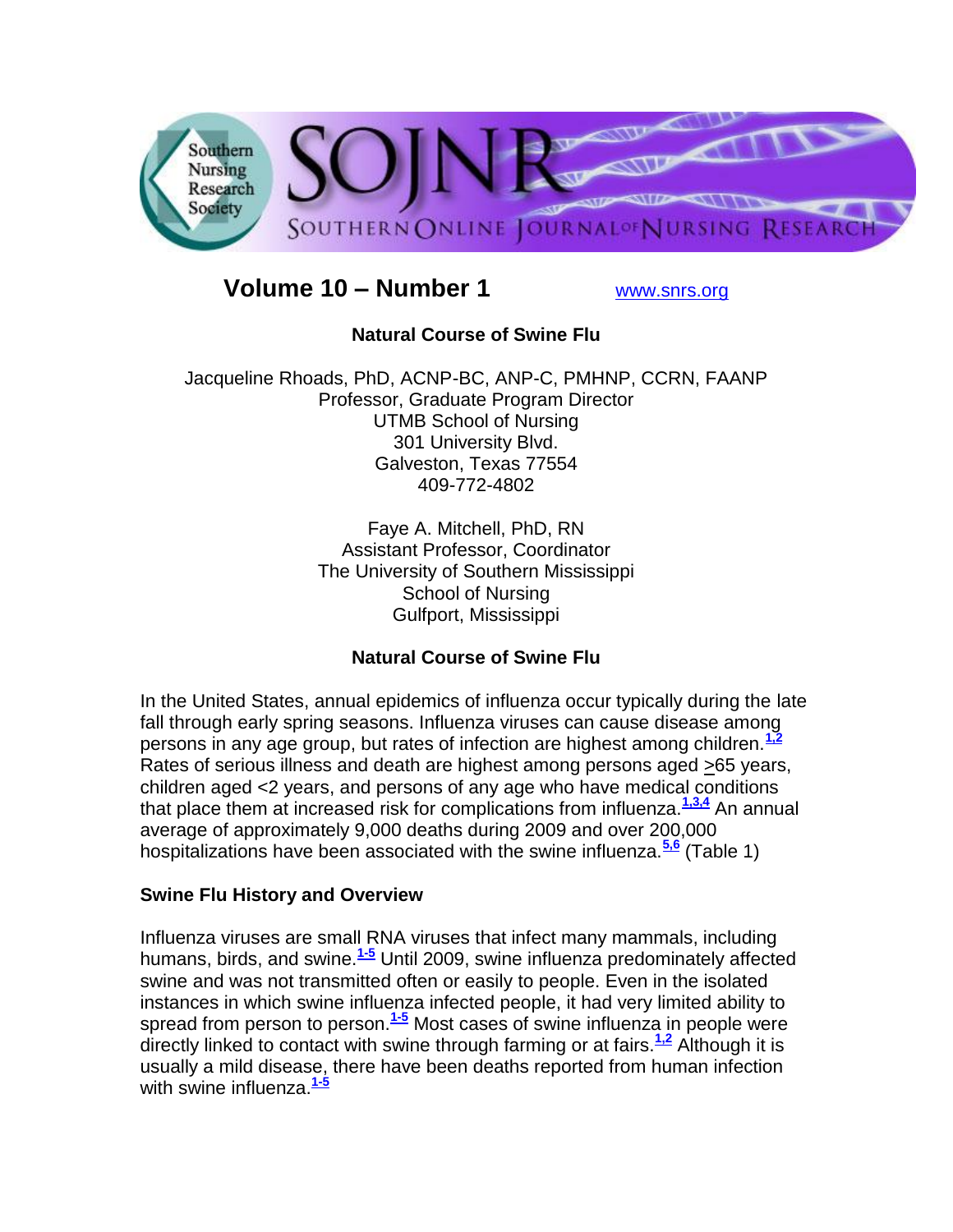In 1918 a variant of the swine flu virus pandemic occurred which was not a variant of the Swine strain. In 1930, the swine influenza virus was isolated and identified after reported increased incidence of flu occurred[.](http://snrs.org/publications/SOJNR_articles2/n)**<sup>1</sup>** In 1979, there was an unusual outbreak of swine influenza at Fort Dix, New Jersey. One recruit died, and approximately 12 were hospitalized with influenza. Further testing showed that more than 200 recruits had acquired the virus, although most had few or no symptoms.**[1](http://snrs.org/publications/SOJNR_articles2/n)** The infecting strain was found to be a novel swine influenza virus, raising concerns that a new pandemic might occur. In response, public health officials began a massive public vaccination program.**[1](http://snrs.org/publications/SOJNR_articles2/n)** The 1979 strain never spread, most likely due to the low potential of transmission of the virus from person to person.**[1](http://snrs.org/publications/SOJNR_articles2/n)** For more than 50 years, the swine virus remained relatively stable and unchanged but in the 1990s, swine viruses became more diverse.**[1](http://snrs.org/publications/SOJNR_articles2/n)**

In April 2009 infections with a swine-origin influenza A (H1N1) virus were identified with cases in the United States and Mexico.**[2](http://snrs.org/publications/SOJNR_articles2/n)** Those at higher risk for complications of swine-origin influenza A (H1N1) virus infection are the elderly, immune suppressed individuals, alcoholics, children, those with liver and kidney disease[.](http://snrs.org/publications/SOJNR_articles2/n)**<sup>2</sup>** Adults and adolescents with HIV infection, especially persons with low CD4 cell counts, are known to be at higher risk for viral and bacterial lower respiratory tract infections and for recurrent pneumonias.<sup>[1,2](http://snrs.org/publications/SOJNR_articles2/n)</sup>

# **Eitology of Swine Flu**

Swine Influenza (swine flu) is a respiratory disease of pigs caused by type A influenza virus that regularly causes outbreaks of influenza in pigs.**[3-6](http://snrs.org/publications/SOJNR_articles2/n)** Swine flu viruses do not normally infect humans. Sporadic human infections with swine flu have occurred in persons with direct exposure to pigs (e.g. children near pigs at a fair or workers in the swine industry).**[3-6](http://snrs.org/publications/SOJNR_articles2/n)** In addition, there have been documented cases of transmission of swine flu from person to person. In 1988, one case in Wisconsin resulted in multiple swine flu infections.**[3-6](http://snrs.org/publications/SOJNR_articles2/n)** There is also evidence of infections between patients and care givers.**[3,6](http://snrs.org/publications/SOJNR_articles2/n)** The most likely reason for this transmission is due to the fact that those infected with the flu fail to cover their mouths when coughing or sneezing.

Over the years, different variations of swine flu viruses have emerged. At this time, there are four main influenza type A virus subtypes that have been isolated in pigs: H1N1, H1N2, H3N2, and H3N1. However, most of the recently isolated influenza viruses from pigs have been H1N1 viruses.**[3-6](http://snrs.org/publications/SOJNR_articles2/n)** It is important to realize that the influenza virus changes constantly resulting in many variations of H1N1.**[3](http://snrs.org/publications/SOJNR_articles2/n)**

# **Transmission**

Influenza viruses are spread from person to person primarily through respiratory droplet transmission or contact with respiratory-droplet contaminated surfaces.**[3,5](http://snrs.org/publications/SOJNR_articles2/n)** The estimated incubation period for swine flu is 1-4 days with an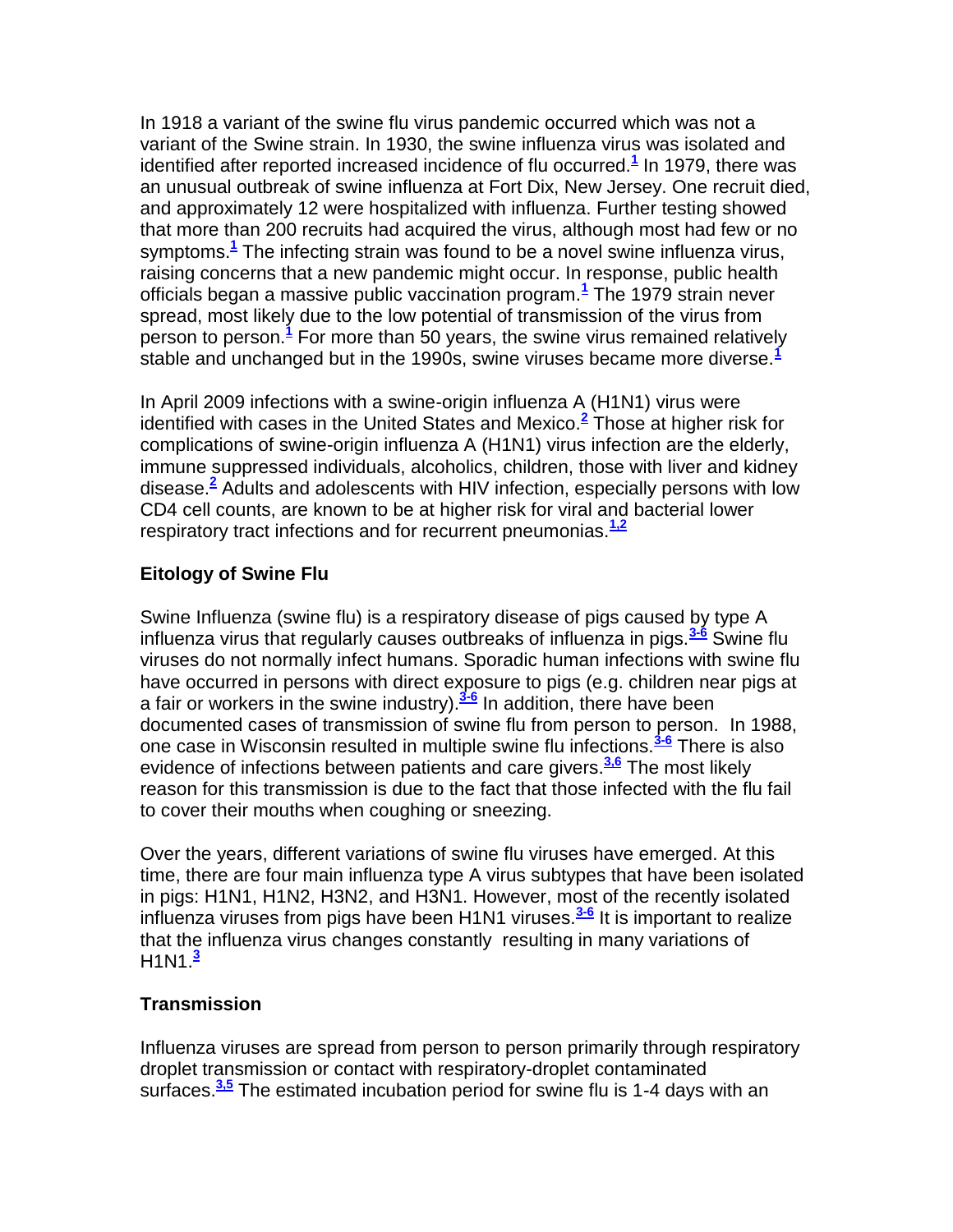average of 2 days[.](http://snrs.org/publications/SOJNR_articles2/n)**<sup>5</sup>** Adults shed influenza virus from the day before symptoms begin through 5-10 days after illness begins. The amount of virus shed, decreases rapidly by 3-5 days after onset.**[5](http://snrs.org/publications/SOJNR_articles2/n)** Young children might shed virus several days before illness onset, and children can be infectious for >10 days after onset of symptoms.**[5](http://snrs.org/publications/SOJNR_articles2/n)** Severely immunocompromised persons can shed virus for weeks or months.**[5](http://snrs.org/publications/SOJNR_articles2/n)** Swine flu can infect people of any age, and is most concerning in the high risk groups such as the very young (< one year of age) and the older adult (>65 years of age).

# **Clinical Signs and Symptoms of Influenza**

Influenza illness is characterized by the abrupt onset of fever, myalgia, headache, malaise, nonproductive cough, sore throat, and rhinitis.**[6](http://snrs.org/publications/SOJNR_articles2/n)** The flu typically resolves after 3-7 days for the majority of persons, although cough and malaise can persist for over 2 weeks.<sup>[6](http://snrs.org/publications/SOJNR_articles2/n)</sup> Sometimes the flu can progress to more serious conditions such as influenza viral pneumonia.**[6](http://snrs.org/publications/SOJNR_articles2/n)** People with underlying medical conditions such as pulmonary or cardiac disease can experience secondary bacterial pneumonia, sinusitis, or otitis media. Often they will present with symptoms of fever, lethargy, lack of appetite, sneezing and coughing along with complaints of a runny nose, sore throat, nausea, vomiting and diarrhea.**[6](http://snrs.org/publications/SOJNR_articles2/n)** People who are acutely ill present with shortness of breath, chest pain, dizziness, confusion, and nausea/vomiting.**[6](http://snrs.org/publications/SOJNR_articles2/n)** Children typically display fever, cough, sore throat, diarrhea, vomiting and possibly otitis media.**[6](http://snrs.org/publications/SOJNR_articles2/n)** Accurate diagnosis and treatment are important, particularly in patients with existing chronic cardiac or pulmonary conditions, to control co morbid complications and subsequent infection transmission. Any patient presenting with influenza like illness (ILI) should be tested as per CDC recommendations found under "Screening and Specimen Collection" at [http://www.cdc.gov/h1n1flu/guidance/.](http://www.cdc.gov/h1n1flu/guidance/)

# **DIAGNOSIS**

CDC**[13](http://snrs.org/publications/SOJNR_articles2/n)** and WHO**[14](http://snrs.org/publications/SOJNR_articles2/n)** define a confirmed case of H1N1 infection as a person with an acute febrile respiratory illness with laboratory confirmed infection at CDC by one or more of the following tests:

- 1. real-time RT-PCR (used for influenza virus detection since the early 2000s for routine surveillance)
- 2. viral culture

To diagnose swine influenza A infection, a respiratory specimen would generally need to be collected within the first 4 to 5 days of illness (when an infected person is most likely to be shedding virus).**[13-15](http://snrs.org/publications/SOJNR_articles2/n)** Identification as a swine flu influenza A virus requires sending the specimen to CDC for laboratory testing.**[15](http://snrs.org/publications/SOJNR_articles2/n)** The U.S. Food and Drug Administration, in response to requests from the U.S. Centers for Disease Control and Prevention, has issued Emergency Use Authorizations (EUAs) to make available to public health and medical personnel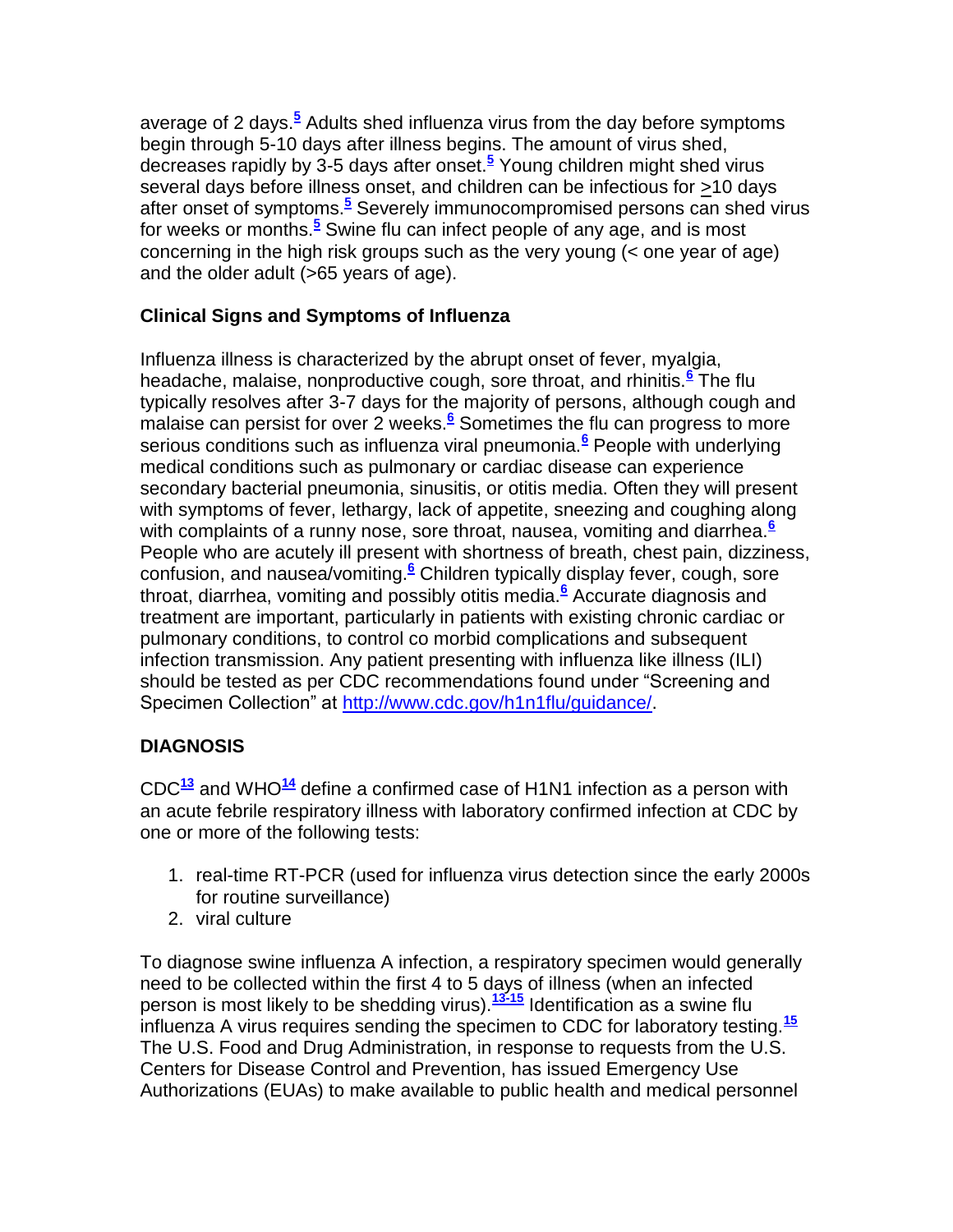important diagnostic and therapeutic tools to identify and respond to the swine flu virus under certain circumstances.**[8,10-13](http://snrs.org/publications/SOJNR_articles2/n)** The rapid influenza antigen test, is one method for diagnosis. It is available at most primary care facilities. One major drawback to the test is its unknown sensitivity and specificity to detect human infection with H1N1 virus in clinical specimens. A negative rapid test could register a false negative and should not be used as a final diagnostic test for H1N1 infection.**[8,9](http://snrs.org/publications/SOJNR_articles2/n)** Only RT-PCR (Reverse transcription polymerase chain reaction) or viral culture can confirm infection with H1N1 influenza A virus. Persons who might have H1N1 virus and who test positive for influenza A should have confirmatory RT-PCR or viral culture testing to confirm the presence of H1N1 virus.**[8,9](http://snrs.org/publications/SOJNR_articles2/n)** A negative rapid antigen or immunofluorescence test cannot be used to rule out H1N1 virus infection.**[8,9](http://snrs.org/publications/SOJNR_articles2/n)** A nasopharyngeal swab/aspirate or nasal wash/aspirate should be collected as soon as possible after illness onset. If these specimens cannot be collected, a combined nasal swab with an oropharyngeal swab is acceptable.**[8-10](http://snrs.org/publications/SOJNR_articles2/n)** For patients who are intubated, an endotracheal aspirate should also be collected. Specimens should be placed into sterile viral transport media and immediately placed on ice or cold packs or at 4°C for transport to the laboratory.**[8-10](http://snrs.org/publications/SOJNR_articles2/n)** Swab specimens should be collected using swabs with a synthetic tip (polyester or Dacron®) and an aluminum or plastic shaft.**[10](http://snrs.org/publications/SOJNR_articles2/n)** Swabs with cotton tips and wooden shafts are not recommended.**[8-10](http://snrs.org/publications/SOJNR_articles2/n)** The swab specimen collection vials should contain 1-3ml of viral transport medium.**[8-](http://snrs.org/publications/SOJNR_articles2/n) [10](http://snrs.org/publications/SOJNR_articles2/n)**

The diagnostic evaluation and diagnosis of H1N1 influenza is determined by the following CDC**[10](http://snrs.org/publications/SOJNR_articles2/n)** recommended criteria:**[7-15](http://snrs.org/publications/SOJNR_articles2/n)**

- 1. A suspected case of infection is defined as a person who presents with acute febrile respiratory illness (this is defined as a recent onset of rhinorrhea, nasal congestion, sore throat, cough with or without fever) with onset within 7 days of close contact (this is defined as being within 6 feet of an infected person) with another person who has tested positive for H1N1 virus, or within 7 days of travel to a community either within the United States or internationally where there are one or more confirmed cases of infection, or resides in a community where there are one or more confirmed cases of H1N1 infection.**[7-13](http://snrs.org/publications/SOJNR_articles2/n)**
- 2. A *probable case* of H1N1 infection is defined as a person who presents with an acute febrile respiratory illness and is positive for influenza A, but negative for H1 and H3 by influenza RT-PCR.**[7-13](http://snrs.org/publications/SOJNR_articles2/n)**
- 3. A *confirmed case* of H1N1 infection is defined as a person who presents with an acute febrile respiratory illness with laboratory confirmed H1N1 infection at CDC by real-time RT-PCR and/or viral culture.**[7-13](http://snrs.org/publications/SOJNR_articles2/n)**

# **Treatment**

Antiviral treatment should be considered for confirmed, probable or suspected cases of swine-origin influenza A (H1N1) virus infection.**[8-15](http://snrs.org/publications/SOJNR_articles2/n)** Beneficial evidence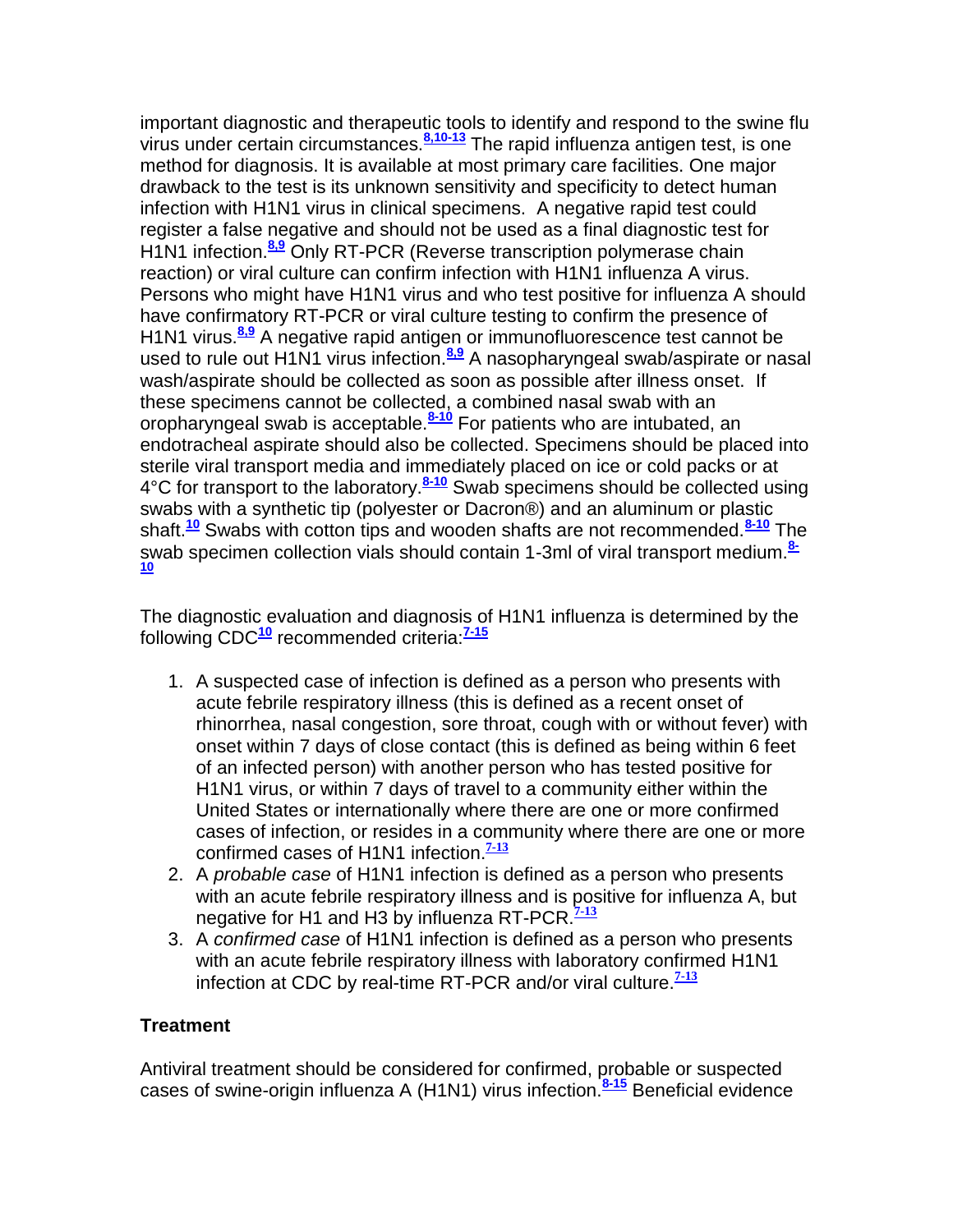from antiviral treatment in studies of seasonal influenza is strongest when treatment is started within 48 hours of illness onset.**[8-15](http://snrs.org/publications/SOJNR_articles2/n)**15 Some studies of treatment of seasonal influenza have indicated benefit, including reductions in mortality or duration of hospitalization even for patients whose treatment was started more than 48 hours after illness onset.**[8-15](http://snrs.org/publications/SOJNR_articles2/n)** Recommended duration of treatment is five days.**[8-15](http://snrs.org/publications/SOJNR_articles2/n)** Recommendations for use of antivirals may change as data on antiviral susceptibilities and effectiveness become available. Providers are encouraged to periodically review the CDC web site for latest developments in treatment recommendations.**[8-15](http://snrs.org/publications/SOJNR_articles2/n)** Antiviral doses recommended for treatment of swine-origin influenza A (H1N1) virus infection in adults or children 1 year of age or older are the same as those recommended for seasonal influenza (Table 1). Oseltamivir use for children < 1 year old was recently approved by the U.S. Food and Drug Administration (FDA) under an Emergency Use Authorization (EUA), and dosing for these children is age-based (Table 2).**[8-15](http://snrs.org/publications/SOJNR_articles2/n)**

Treatment of swine flu includes the standard antiviral medications oseltamivir (Tamiful) or zanamivir (Relenza), both neuramidase enzyme inhibitors affecting virus aggregation and particle release.**[16-20](http://snrs.org/publications/SOJNR_articles2/n)** Swine flu is resistant to both antivirals amantadine and rimantadine, which is uncommon for past strains of influenza A.**[16-20](http://snrs.org/publications/SOJNR_articles2/n)** Usual practice provides treatment only if within the first 2 days or symptoms, but hospitalized patients should receive the treatment regardless of the onset of symptoms.**[16-20](http://snrs.org/publications/SOJNR_articles2/n)** After two confirmed cases influenza within 72 hours, a healthcare facility can be considered to have an outbreak of influenza.**[16-20](http://snrs.org/publications/SOJNR_articles2/n)** At this point, all patients presenting with swine flu should be treated with these antivirals.**[16,17](http://snrs.org/publications/SOJNR_articles2/n)** In longterm care facilities, all residents should be treated prophylacticly regardless of immunization status.**[16,17](http://snrs.org/publications/SOJNR_articles2/n)** Any employee that did not receive vaccination against the infecting strain of influenza should receive chemoprophylaxis using these antivirals during an institutional outbreak. Recommended treatment duration is five days; however, for those in healthcare facilities, chemoprophylaxis should be continued for 14 days or 7 days post onset of symptoms of the last infection.**[16](http://snrs.org/publications/SOJNR_articles2/n)**

Allergic reactions to the antivirals can occur and all patients who are given the antivirals should be instructed about allergic reaction symptoms such as facial or oropharyngeal edema. These reactions can be life threatening. The most common side effects with the above listed antivirals ( Oseltamivir and Zanamivir) are diarrhea, nausea, sinusitis, nasal signs and symptoms, bronchitis, cough, headache, dizziness, and ear, nose, and throat infections. No known drug interactions have been reported with use of these medications.**[16,18](http://snrs.org/publications/SOJNR_articles2/n)** It is recommended that all antivirals be taken with food to prevent stomach upset, nausea and vomiting. **[16,18](http://snrs.org/publications/SOJNR_articles2/n)** Transient neuropsychiatric events such as suicide ideation or delirium have been reported among persons taking oseltamivir.**[16,18](http://snrs.org/publications/SOJNR_articles2/n)** Close monitoring for changes in mental status is strongly suggested by the Food and Drug Administration.**[16,18](http://snrs.org/publications/SOJNR_articles2/n)**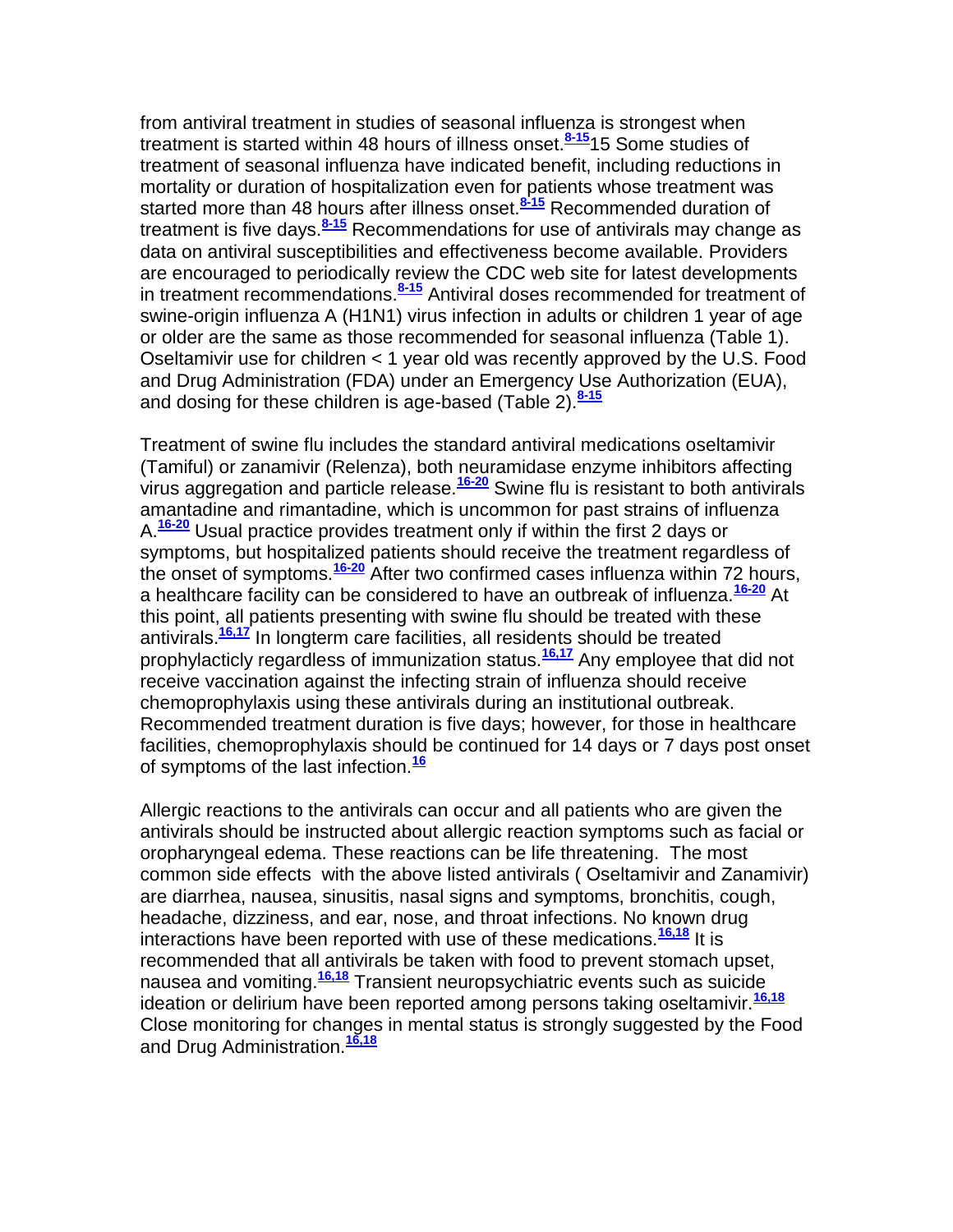If a person is exposed to someone with swine flu, prophylaxis should be considered especially during the *infectious period* (one day before until seven days after the onset of illness).**[16,18](http://snrs.org/publications/SOJNR_articles2/n)** For *pre-exposure*protection, chemoprophylaxis should be given during the potential exposure period and continued for 10 days after the last known exposure to an ill confirmed case of H1N1 virus infection.**[16,18](http://snrs.org/publications/SOJNR_articles2/n)**

Antiviral chemoprophylaxis is *recommended*for:**[16,18](http://snrs.org/publications/SOJNR_articles2/n)** (Table 2)

- Household close contacts who are at high-risk for complications of influenza (persons with chronic medical conditions, persons 65 or older, children younger than 5 years old, and pregnant women) of a confirmed or probable case.
- Health care workers or public health workers who were not using appropriate personal protective equipment during close contact with an ill confirmed, probable, or suspect case of H1N1 virus infection during the case's infectious period.
- Children attending school or daycare who are at high-risk for complications of influenza (children with certain chronic medical conditions) and who had close contact (face-to-face) with a confirmed, probable, or suspected case.
- Travelers to Mexico who are at high-risk for complications of influenza (persons with certain chronic medical conditions, persons 65 or older, children younger than 5 years old and pregnant women).

People with swine flu should stay home for 7 days after the start of illness and fever is gone. They should be encouraged to get plenty of rest, drink clear fluids (such as water, broth, sports drinks, electrolyte beverages for infants) to keep from being dehydrated, cover coughs and sneezes. Clean hands with soap and water or an alcohol-based hand rub often and especially after using tissues and after coughing or sneezing into hands.

# **HIGH RISK POPULATIONS[20-26](http://snrs.org/publications/SOJNR_articles2/n)**

The population groups who are at higher risk for complications include:

- Children less than 5 years old;
- Persons aged 50 years or older;
- Children and adolescents (aged 6 months–18 years) who are receiving long-term aspirin therapy and who might be at risk for experiencing Reye syndrome after influenza virus infection;
- Pregnant women:
- Adults and children who have chronic pulmonary, cardiovascular, hepatic, hematological, neurologic, neuromuscular, or metabolic disorders;
- Adults and children who have immunosuppression (including immunosuppression caused by medications or by HIV);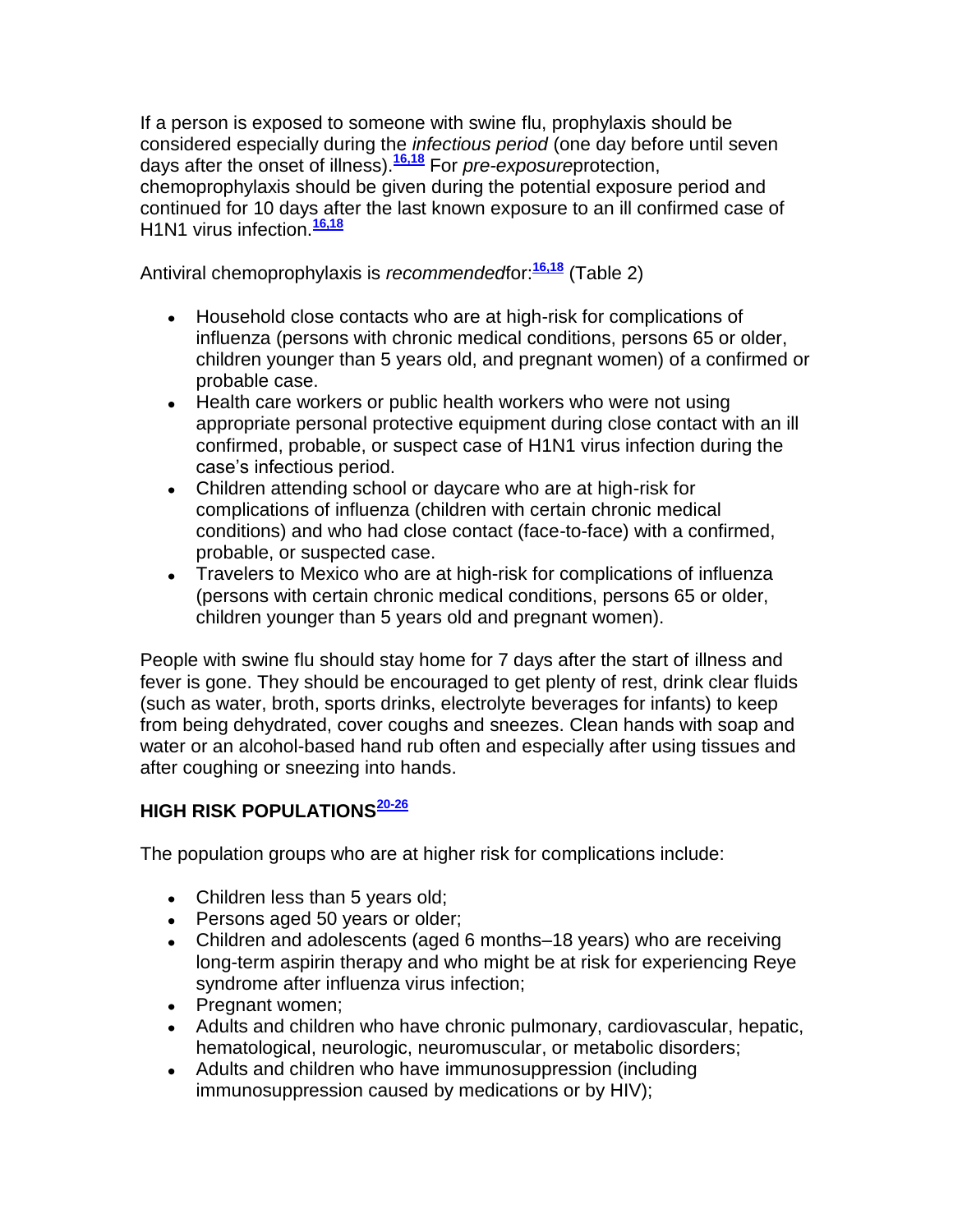Residents of nursing homes and other chronic-care facilities.

Several other high risk populations deserve consideration when thinking of infection control procedures. Persons who are homeless, sufferers of alcoholism, cognitive impairment, and psychiatric/mental illnesses, or individuals in socioeconomically deprived areas cannot or are not inclined to address the simple recommended preventions; such as: good handwashing, surface cleaning, and immediate disposal of tissues, and other environmental issues( 19,20 ). Healthcare providers are in high risk situations by nature of their jobs. Shortages of healthcare providers and working in a strained economy often require the healthcare provider to work when experiencing signs and symptoms of illness. The healthcare provider has to provide a good example and abide by impeccable infection control procedures to protect themselves and others.

Other groups in high risk situations are persons who are living/working in close proximity of one another; as in, dormitories, universities, schools, hospitals and other institutions. An awareness of the threat is imperative in these areas but it is also important t to remember that the highly contagious swine flu virus can be appropriately addressed by following the CDC guidelines.

Young children and infants are less likely to have typical influenza symptoms. They may present with fever and lethargy, and may not have cough or other respiratory symptoms or signs. Symptoms of severe disease may include apnea, tachypnea, dyspnea, cyanosis, dehydration, altered mental status, and extreme irritability.**[22-24](http://snrs.org/publications/SOJNR_articles2/n)** 

Children under one year of age are at high risk for complications from seasonal human influenza virus infections. The characteristics of human infections with swine-origin H1N1 viruses are still being studied, and it is not known whether infants are at higher risk for complications associated with swine-origin H1N1 infection compared to older children and adults. Limited safety data on the use of oseltamivir (or zanamivir) are available for children less than one year of age, and oseltamivir is not licensed for use in children less than 1 year of age. Data suggest that severe adverse events are rare. Because infants typically have high rates of morbidity and mortality from influenza, infants with swine-origin influenza A (H1N1) infections may benefit from treatment using oseltamivir.**[22-24](http://snrs.org/publications/SOJNR_articles2/n)**

Aspirin or aspirin-containing products should not be administered to any confirmed or suspected ill case of H1N1 virus infection aged 18 years old and younger due to the risk of Reye syndrome. For relief of fever, other anti-pyretic medications are recommended such as acetaminophen or non- steroidal antiinflammatory drugs.

Antiviral chemoprophylaxis with either oseltamivir or zanamivir is *recommended* for:**[22-24](http://snrs.org/publications/SOJNR_articles2/n)**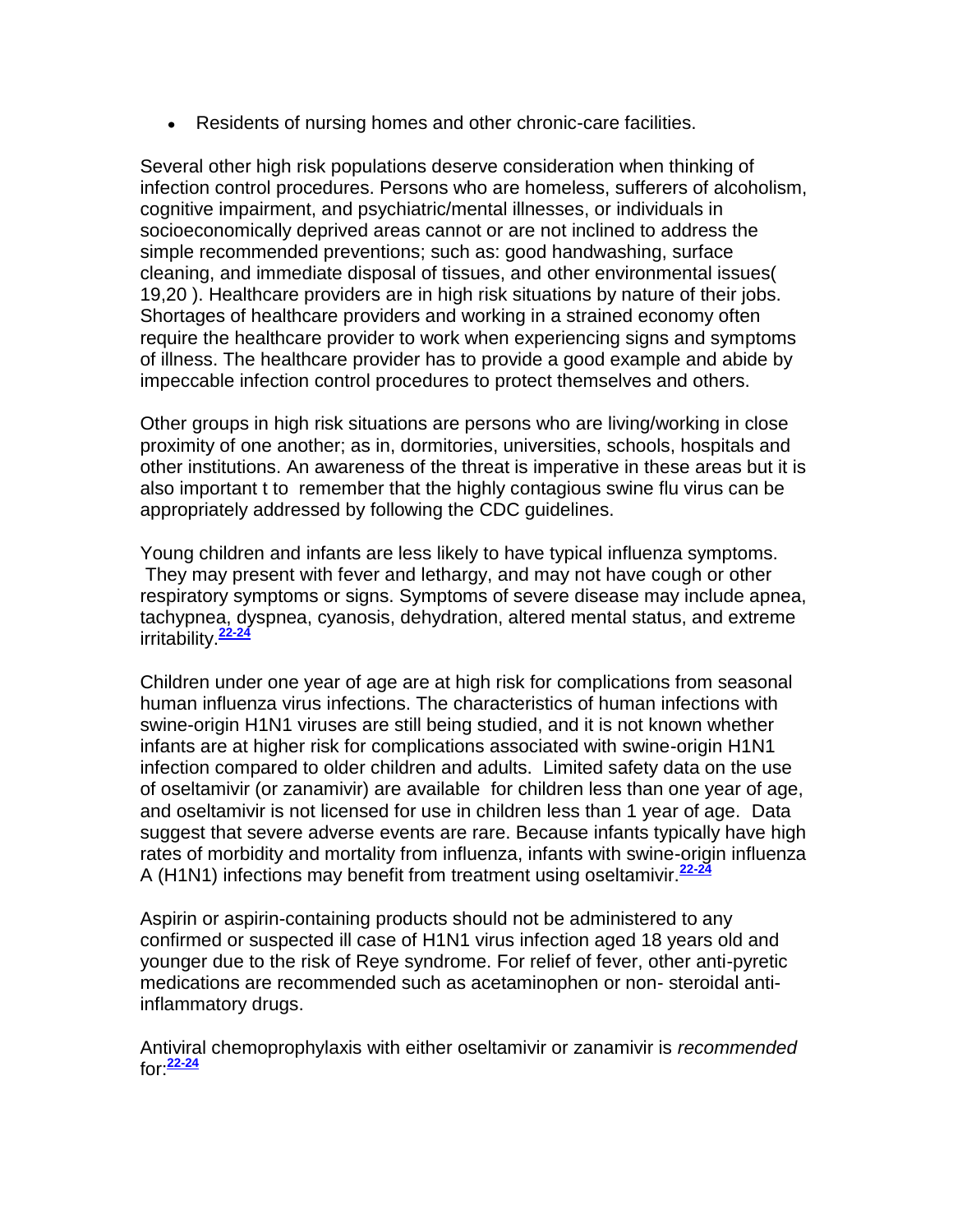A child less than five years of age who has had household close contact with a confirmed or suspected case.

- 1. School children or daycare attendees who are at high-risk for complications of influenza (children younger than 5 years old, and those with certain chronic medical conditions) who had close contact (face-toface) with a confirmed, probable, or suspected case.
- 2. Children who traveled to Mexico who are at high-risk for complications of influenza (children younger than 5 years old, and those with certain chronic medical conditions).

Many pregnant women will experience a typical course of uncomplicated influenza with complaints of cough, sore throat, rhinorrhea and/or fever. However, for some pregnant women, illness might progress rapidly, and might be complicated by secondary bacterial infections including pneumonia. Fetal distress associated is a complication that can occur. Maternal hyperthermia is one of the more well-studied adverse effects of influenza that can occur during the first trimester. Oseltamivir and zanamivir are "Pregnancy Category C" medications, indicating that no clinical studies have been conducted to assess the safety of these medications for pregnant women. Because of the unknown effects of influenza antiviral drugs on pregnant women and their fetuses, oseltamivir or zanamivir should be used during pregnancy only if the potential benefit justifies the potential risk to the embryo or fetus. However, no adverse effects have been reported among women who received oseltamivir or zanamivir during pregnancy or among infants born to women who have received oseltamivir or zanamivir. Pregnancy should not be considered a contraindication to oseltamivir or zanamivir use. The preferred treatment for pregnant women is oseltamivir because of its systemic activity . The drug of choice for prophylaxis is less clear. Zanamivir may be preferable because of its limited systemic absorption; however, respiratory complications that may be associated with zanamivir because of its inhaled route of administration need to be considered, especially in women at risk for respiratory problems.

Patients who have chronic cardiovascular disease and/or cerebrovascular disease (CVD) are at increased risk of acute exacerbation of disease during an illness with influenza. Health care providers should be aware that influenza might produce increased numbers of cardiovascular events, leading to increased hospitalizations and use of resources to treat acute coronary events, heart failure, and stroke.

Adults and adolescents with HIV infection, especially persons with low CD4 cell counts, are known to be at higher risk for viral and bacterial infections. HIVinfected adults and adolescents who are close contacts of persons with probable or confirmed cases of H1N1 should receive antiviral chemoprophylaxis.

# **PREVENTION[29-31](http://snrs.org/publications/SOJNR_articles2/n)**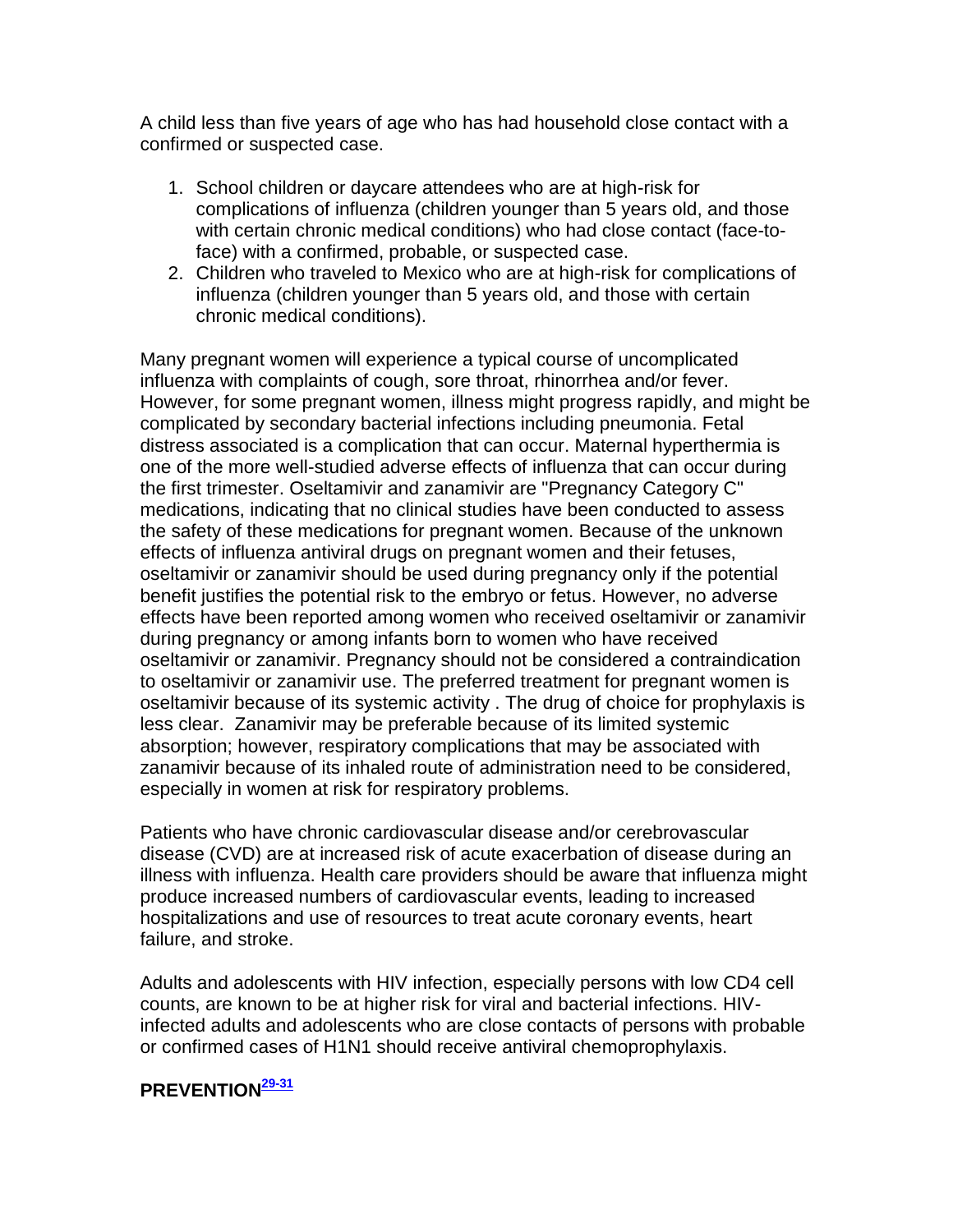Guidance on prevention of transmission of the swine-origin influenza A (H1N1) virus infection can be found a[t:](http://www.cdc.gov/h1n1flu/:%20http:/www.cdc.gov/h1n1flu/guidelines_infection_control.htm) 

[http://www.cdc.gov/h1n1flu/guidelines\\_infection\\_control.htm.](http://www.cdc.gov/h1n1flu/:%20http:/www.cdc.gov/h1n1flu/guidelines_infection_control.htm) The most effective strategy for preventing influenza is annual vaccination. Strategies that focus on providing routine vaccination to persons at higher risk for influenza complications have long been recommended, although coverage among the majority of these groups remains low. Routine vaccination of certain persons (e.g., children, contacts of persons at risk for influenza complications, and HCP) who serve as a source of influenza virus transmission might provide additional protection to persons at risk for influenza complications and reduce the overall influenza burden, but coverage levels among these persons needs to be increased before effects on transmission can be reliably measured. Antiviral drugs used for chemoprophylaxis or treatment of influenza are adjuncts to vaccine but are not substitutes for annual vaccination. However, antiviral drugs might be underused among those hospitalized with influenza.**[29-31](http://snrs.org/publications/SOJNR_articles2/n)**The CDC has issued and updated interim guidance in response to the current H1N1 pandemic to inform healthcare providers, public health officials, and the general public of interventions to limit the spread of the H1N1 pandemic and decrease morbidity/ mortality.

Social distancing recommendations are provided for both children and adults to include the closure of childcare programs, school dismissals, and reduction in out-of-school contacts. These recommendations are designed to decrease transmission among children in high child density classrooms and non-school settings.**[29-31](http://snrs.org/publications/SOJNR_articles2/n)** A decrease in H1N1 infection among household members and the community at large will also result from adherence to these child social distancing recommendations. The guide acknowledges the difficulty of implementing and adhering to these recommendations among the older student population of colleges and universities.**[29-31](http://snrs.org/publications/SOJNR_articles2/n)** Colleges and universities are also encouraged to follow social distancing recommendations and to be prepared to assist students with leaving and returning from home as well as those students unable to return home during the pandemic.**[29-31](http://snrs.org/publications/SOJNR_articles2/n)** Adult social distancing recommendations include modification in the workplace; such as: telework and staggered shifts to reduce social contact thus H1N1 transmission in the workplace. Additional adult social distancing to reduce transmission among adults, their families, and the community- at- large include the avoidance, cancellation, or rescheduling of large social and public gatherings .

Health care providers have a unique opportunity to provide their clients and their families with information on how to prevent the flu. They can teach family members, who are caring for those who are sick, the importance of keeping the sick person away from other people as much as possible. They can teach ways to cover coughs, how to effectively clean hands with soap and water or an alcohol-based hand rub, especially after coughing and/or sneezing. It is especially important to determine if there is a need for prophylaxis especially for contacts who may have chronic health conditions.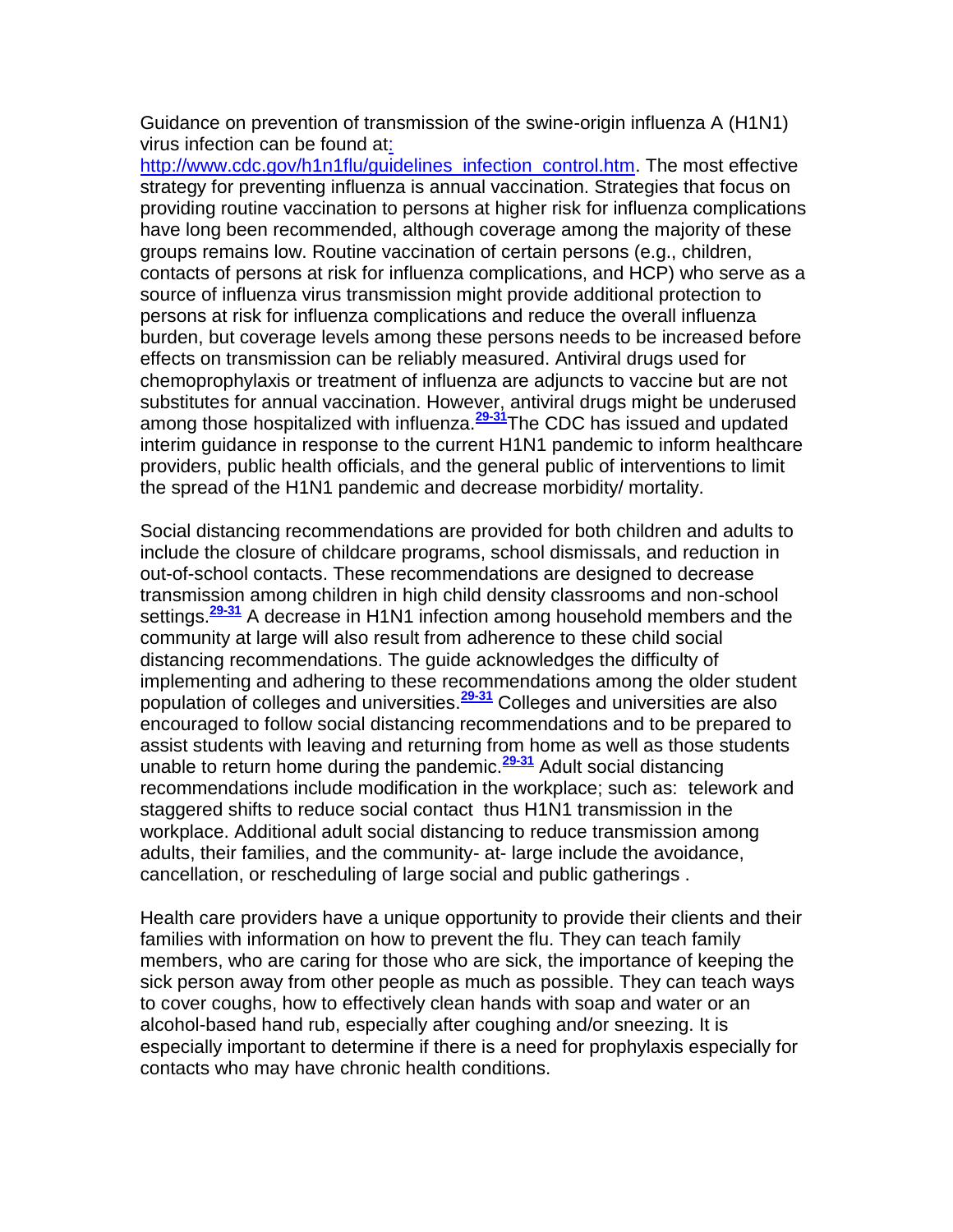As for the care of those who have the flu, family should be instructed to keep the sick person in a room separate from the common areas of the house. (For example, a spare bedroom with its own bathroom, if that is possible.) Keep the sickroom door closed. They should know that unless it is necessary to go to the clinic or ER, persons with the flu should not leave the home when they have a fever or during the time that they are most likely to spread their infection to others (7 days after onset of symptoms in adults. Children may pass the virus for longer than 7 days). If persons with the flu need to leave the home (for example, for medical care), they should cover their nose and mouth whenever they cough or sneeze and should always consider wearing a loose-fitting (surgical) mask. Family should be provided a mask or respirator and be instructed on how to use it. Have the sick person wear a surgical mask if they need to be in a common area of the house near other persons. If possible, sick persons should use a separate bathroom. This bathroom should be cleaned daily with household disinfectant.

Other persons in the home should be educated on how to avoid acquiring the flu as well. The Health Care Provider should instruct them to discourage visitors other than caregivers. A phone call is safer than a visit. If possible, have only one adult in the home take care of the sick person and at all cost avoid having pregnant women care for the sick person. (Pregnant women are at increased risk of influenza-related complications and immunity can be suppressed during pregnancy). All persons in the household should clean their hands with soap and water or an alcohol-based hand rub frequently, including after every contact with the sick person or the person's room or bathroom. Use paper towels for drying hands after hand washing or dedicate cloth towels to each person in the household. For example, have different colored towels for each person. If possible, consideration should be given to maintaining good ventilation in shared household areas (e.g., keeping windows open in restrooms, kitchen, bathroom, etc.). Antivirals can be used to prevent the flu, so healthcare providers should check to see if some persons in the home should use antiviral medications.

Instructions should be given to all caregivers, namely to avoid being face-to-face with the sick person and how to hold small children who are sick, (place their chin on shoulder so that they will not cough in the face of the caregiver). They must know to wash their hands with soap and water or use an alcohol-based hand rub after touching the sick person or handle used tissues, or laundry. There is a great possibility that caregivers could acquire the flu from the person they are caring for, and then spread the flu to others even before they show symptoms. Instruct them on using a mask when they leave their home to keep from spreading flu to others in case they are in the early stages of infection. Caregivers should consider taking antiviral medication to prevent them from getting the flu. They need to educate and be good role models to minimize anxiety provoking episodes that can lead to panic situations. Lastly, they should stay home if sick. It is recommended that other than vaccinations, staying home is encouraged.**[19](http://snrs.org/publications/SOJNR_articles2/n)** Treatment recommended for lay persons should also apply for caregivers.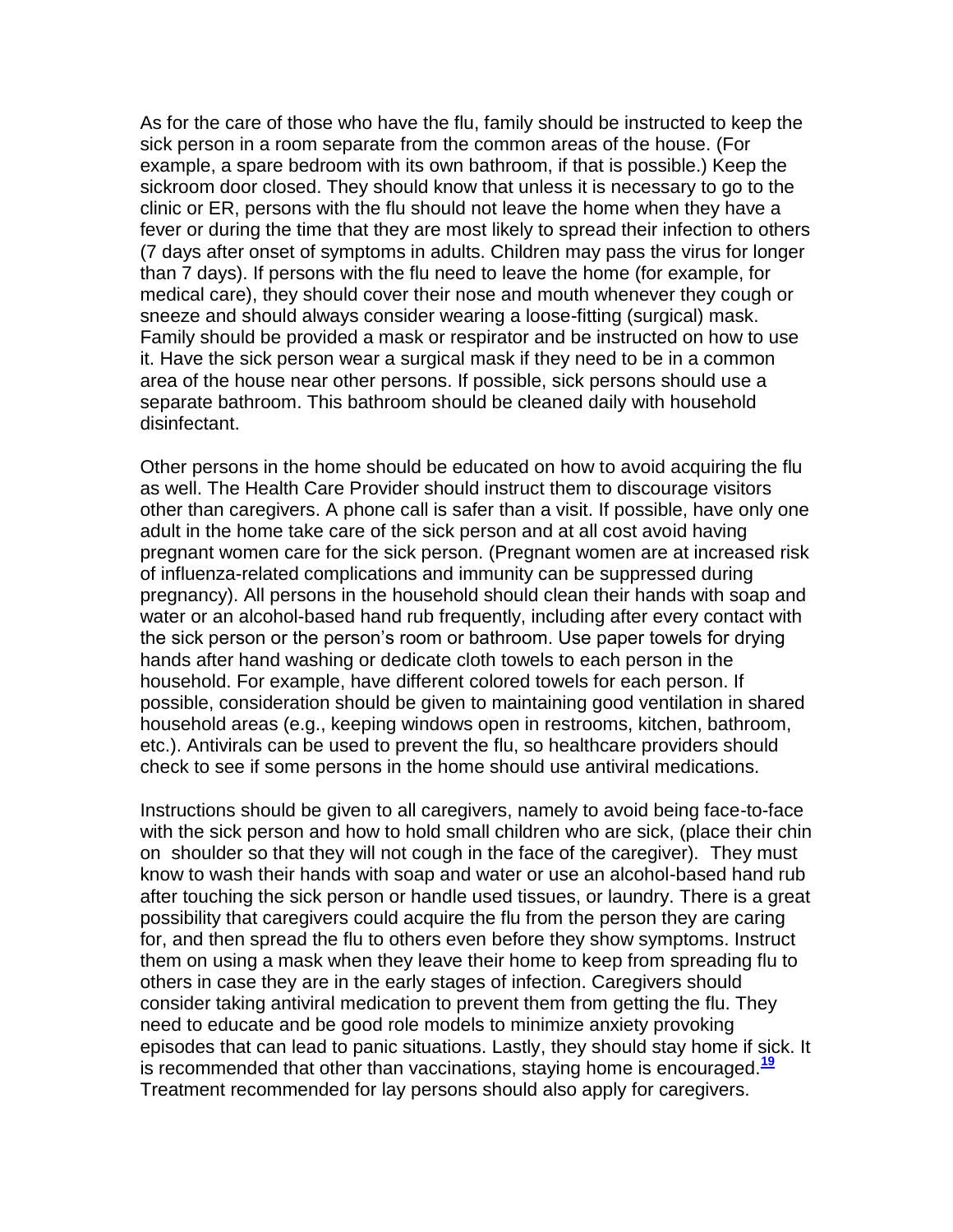Frequent handwashing, covering coughs, and having ill persons stay home, except to seek medical care, and minimize contact with others in the household who may be ill with swine-origin influenza virus are measures that can prevent exposure to the flu. Additional measures that can limit transmission of a new influenza strain include voluntary home quarantine of members of households with confirmed or probable swine influenza cases, reduction of unnecessary social contacts, and avoidance whenever possible of crowded settings. If used correctly, facemasks and respirators may help reduce the risk of getting influenza, but they should be used along with other preventive measures, such as avoiding close contact and maintaining good hand hygiene. A respirator that fits snugly on the face can filter out small particles that can be inhaled around the edges of a facemask, but compared with a facemask it is harder to breathe through a respirator for long periods of time.

Patients should be reminded of the importance of maintaining their health as a means of reducing their risk of infection with influenza and improving their immune system's ability to fight an infection should it occur. In particular, patients who are currently taking antiretrovirals or antimicrobial prophylaxis against opportunistic infections should be reminded of the importance of adhering to their prescribed treatment.

# **Summary**

This is a fearsome flu that carries with it significant ramifications. Healthcare providers are urged to monitor the Centers for Disease Control and Prevention (CDC)web site for latest postings about the swine flu outbreak in the U.S. (CDC website at [www.cdc.gov/flu/swine.](http://snrs.org/publications/SOJNR_articles2/www.cdc.gov/flu/swine))

#### **References**

- 1. Zimmer SM, Burke DS. (2009). Historical perspective—emergence of influenza A (H1N1) viruses. N Engl J Med, Jul 16; 361(3): 279-85.
- 2. World Health Organization. (2009). Human infection with new influenza A (H1N1) virus: clinical observations from Mexico and other affected countries, May 2009. Weekly Epidemiological Record; 84(21): 185–9.
- 3. Garten RJ, Davis CT, Russell CA, et al. (2009). Antigenic and genetic characteristics of swine-origin 2009 A (H1N1) influenza viruses circulating in humans. Science May 22; early online publication.
- 4. Nava GM, Attene-Ramos MS, Ang JK, et al. (2009). Origins of the new influenza A (H1N1) virus; time to take action. Eurosurveillance, June 4; 14-22.
- 5. Novel Swine-Origin Influenza A (H1N1) Virus Investigation Team. (2009). Emergence of a novel swine-origin influenza A (H1N1) virus in humans. N Engl J Med, May 7 (Epub ahead of print).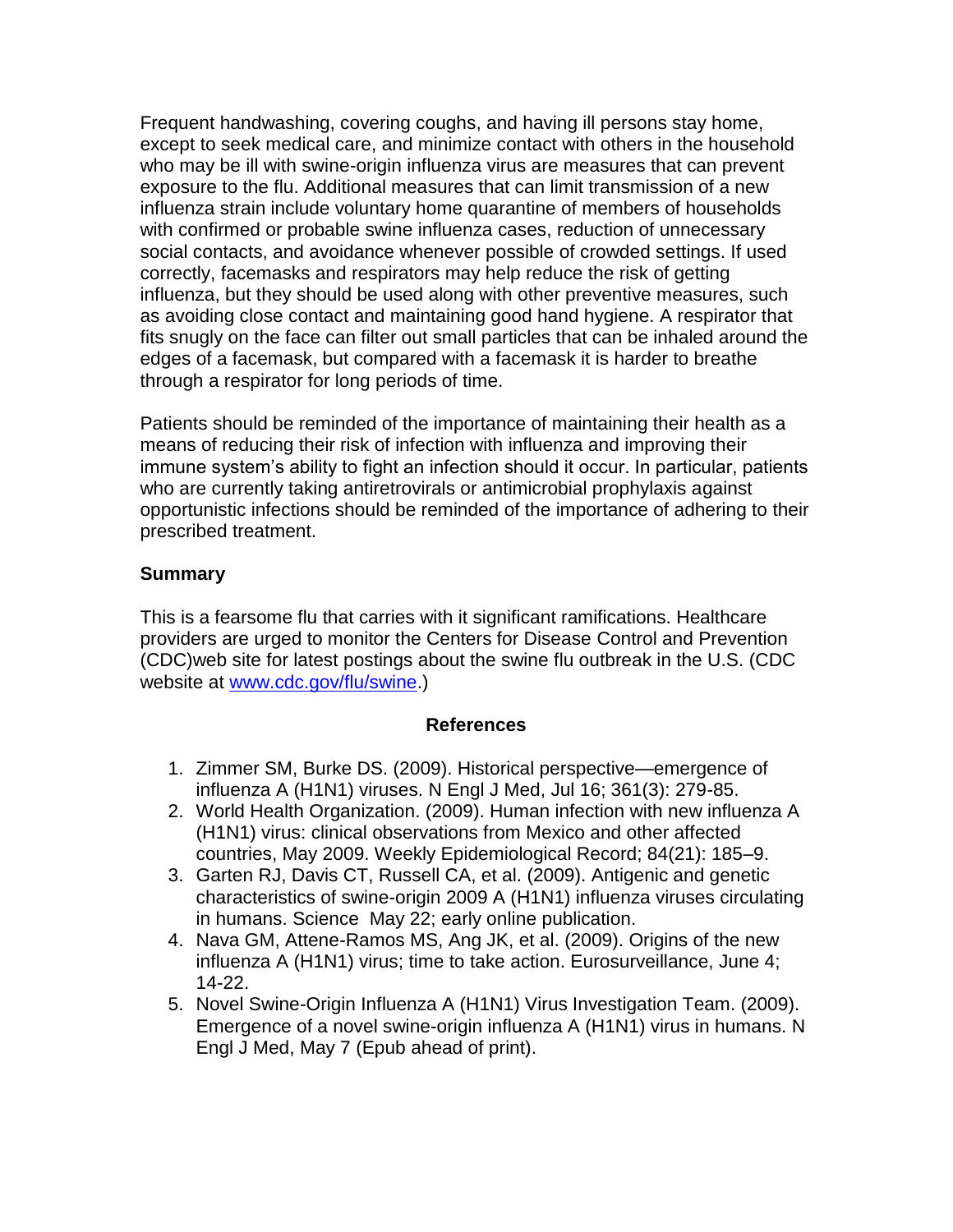- 6. Munster VJ, de Wit E, van den Brand JM, et al. (2009). Pathogenesis and transmission of swine-origin 2009 A (H1N1) influenza virus in ferrets Science, Jul 2; early online edition].
- 7. Centers for Disease Control and Prevention. (2009). Interim guidance for clinicians on identifying and caring for patients with swine-origin influenza A (H1N1) virus infection. Last updated May 5, 2009.
- 8. Centers for Disease Control and Prevention. (2009). Use of rapid influenza diagnostic tests for patients with influenza-like illness during the novel H1N1 influenza virus (swine flu) outbreak. Accessed October 10, 2009.
- 9. World Health Organization. (2009). Instructions on how to obtain CDC real time RT-PCR kits for detection of influenza A (H1N1). Accessed May 2, 2009.
- 10.Faix DJ, Sherman SS, Waterman, SH. (2009). Rapid-test sensitivity for novel swine-origin influenza A (H1N1) virus in humans. N Engl J Med 2009 (published online Jun 29).
- 11.Centers for Disease Control and Prevention. (2009). CDC protocol of real time RT PCR for swine influenza A (H1N1). Accessed April 30, 2009.
- 12.Centers for Disease Control and Prevention. (2009). Guidelines for the submission of tissue specimens for the pathologic evaluation of influenza virus infections. Accessed Oct 12, 2009.
- 13.Centers for Disease Control and Prevention. (2009). Interim guidance on specimen collection, processing, and testing for patients with suspected swine-origin influenza A (H1N1) virus infection. Accessed Oct 12, 200914.
- 14.Centers for Disease Control and Prevention. Interim guidance for screening for swine-origin influenza A (H1N1) by state and local health departments, hospitals, and clinicians in regions with few or no reported cases of swine influenza A (H1N1). Accessed Oct 12, 2009.
- 15.Centers for Disease Control and Prevention. (2009) Interim Guidance on Specimen Collection, Processing, and Testing for Patients with Suspected Novel Influenza A (H1N1) Virus Infection. May 13, 2009. Available at: <http://www.cdc.gov/h1n1flu/specimencollection.htm>.
- 16.Harper SA, Bradley JS, Englund JA, et al. (2009).Seasonal Influenza in adults and children—Diagnosis, treatment, chemoprophylaxis, and institutional outbreak management: Clinical practice guidelines of the infection diseases society of America. *Clin Infect Dis.* 48(8):1003-1032.
- 17.Centers for Disease Control. (2009). Interim Guidance for Infection Control for Care of Patients with Confirmed or Suspected Swine Influenza A (H1N1) Virus Infection in a Healthcare Setting. May 3, 2009. Available at: [http://www.cdc.gov/h1n1flu/guidelines\\_infection\\_control.htm](http://www.cdc.gov/h1n1flu/guidelines_infection_control.htm).
- 18.Fiore A, Shay D, Broder K, et al. (2009)Prevention and Control of Seasonal Influenza with Vaccines: Recommendations of the Advisory Committee on Immunization Practices (ACIP), 2009. *MMWR.* 2009; July 24, 2009/58(Early Release):1-52. Available at: [http://www.cdc.gov/mmwr/preview/mmwrhtml/rr58e0724a1.htm?s\\_cid=rr58e072](http://www.cdc.gov/mmwr/preview/mmwrhtml/rr58e0724a1.htm?s_cid=rr58e0724a1_e)  $4a1$ <sup>e</sup>.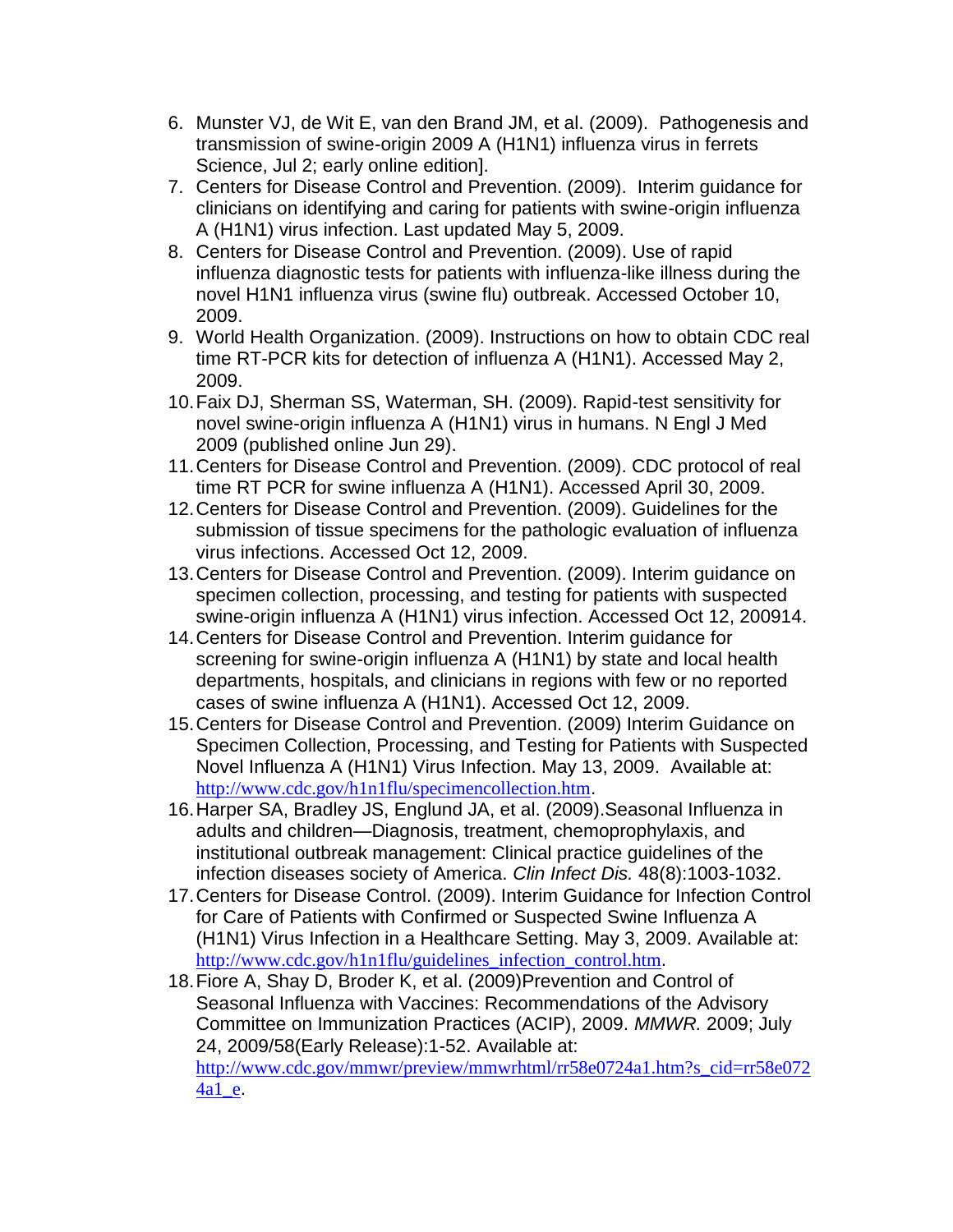- 19.Gani R, Hughes H, Fleming D, et al. (2009). Potential impact of antiviral drug use during influenza pandemic. Emerg Infect Dis, 11(9): 1355-62.
- 20. Elias, Marilyn (2009). Kids can be fearful of scary, "invisible" illness. Parents can help by staying informed. USA Today, 4/30/2009 Section: Life, pg.06d.
- 21.Castledine, Sir George (2009). Swine flu panic is being spread by ignorance. British Journal of Nursing, Vol 18, No. 10, pg. 651.
- 22.Centers for Disease Control and Prevention. (2009) Interim guidance for clinicians on the prevention and treatment of swine-origin influenza virus infection in young children. Accessed Oct 12, 2009.
- 23.Centers for Disease Control and Prevention. (2009).Interim Guidance for Clinicians on the Prevention and Treatment of Novel Influenza Virus Infection in Infants and Children. May 13, 2009. Available at: <http://www.cdc.gov/h1n1flu/childrentreatment.htm>.
- 24.Centers for Disease Control and Prevention (2009). Interim CDC guidance for institutions of higher education and post-secondary educational institutions in response to human infections with novel influenza A [H1N1] virus. May 11, 2009.
- 25.Centers for Disease Control and Prevention. (2009). Pregnant Women and Novel Influenza A: Considerations for Clinicians. June 30, 2009. Available at: [http://www.cdc.gov/h1n1flu/clinician\\_pregnant.htm](http://www.cdc.gov/h1n1flu/clinician_pregnant.htm).
- 26.Centers for Disease Control and Prevention. (2009). Interim guidance pregnant women and swine influenza: considerations for clinicians. Accessed Oct 12, 2009.
- 27.Centers for Disease Control and Prevention. (2009). Interim Guidance— HIV-Infected Adults and Adolescents: Considerations for Clinicians Regarding Novel Influenza A (H1N1) Virus. June 5, 2009. Available at: [http://www.cdc.gov/h1n1flu/guidance\\_HIV.htm](http://www.cdc.gov/h1n1flu/guidance_HIV.htm).
- 28.Centers for Disease Control and Prevention. (2009). Interim guidance— HIV-infected adults and Adolescents: Considerations for Clinicians Regarding swine-origin Influenza A (H1N1) virus. Accessed Oct 12, 2009.
- 29.Centers for Disease Control and Prevention (2009). Interim CDC guidance for public gatherings in response to human infections with novel influenza A (H1N1). May 10, 2009.
- 30.Centers for Disease Control and Prevention**.** (2007). Cover Your Cough: Stop the Spread of Germs that Make You and Others Sick! January 16, 2007. Available at: <http://www.cdc.gov/flu/protect/covercough.htm>.
- 31.Centers for Disease Control and Prevention. (2008).Clean Hands Save Lives! February, 18, 2008. Available at: [http://www.cdc.gov/cleanhands](http://www.cdc.gov/cleanhands/).

# **Table 1: latest confirmed deaths due to H1N1( swine flu)**

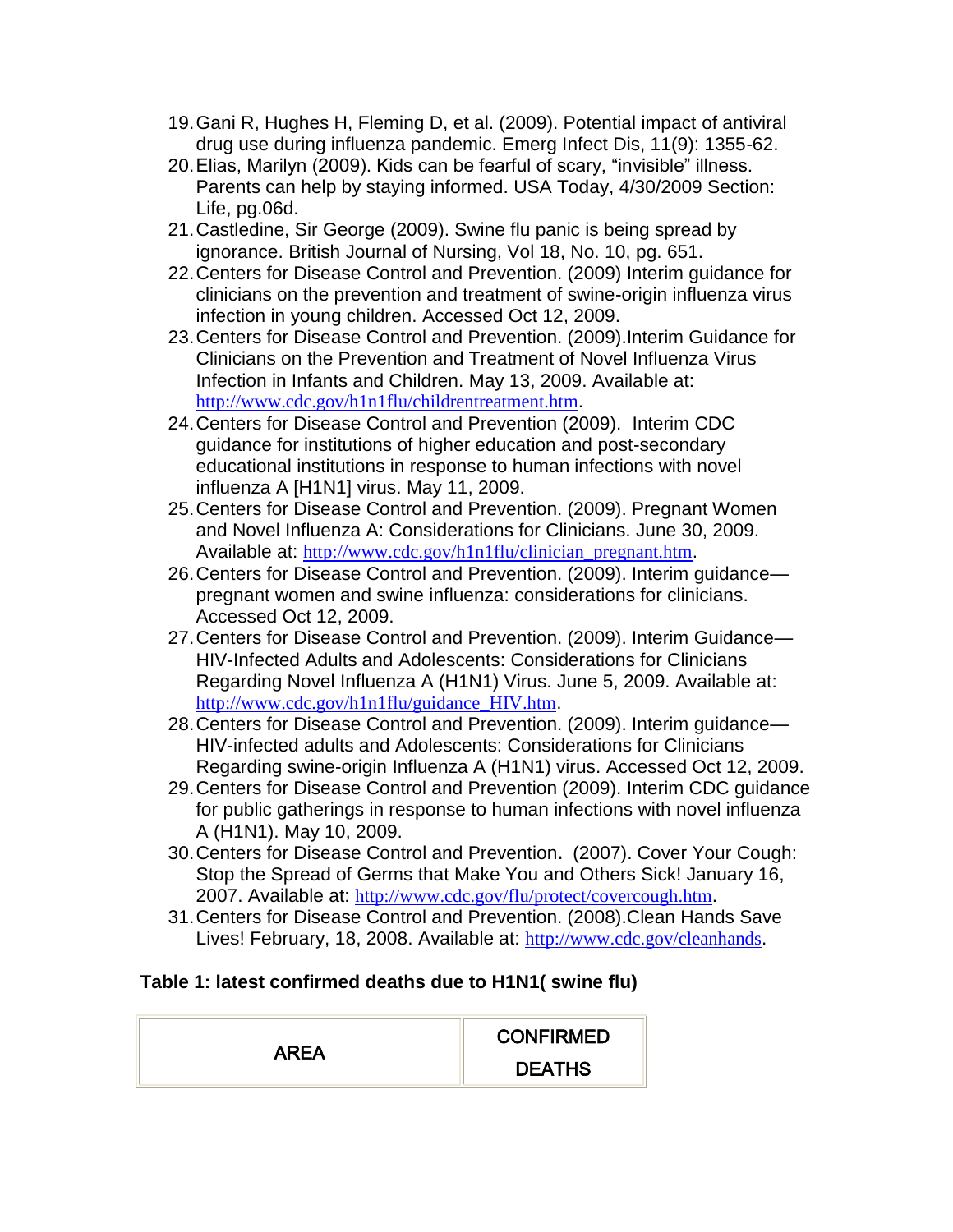| Worldwide (total)                             | 12,121 |
|-----------------------------------------------|--------|
| <b>Europe and Central Asia</b>                | 1,938  |
| Mediterranean and Middle East                 | 1174   |
| Africa                                        | 112    |
| North America                                 | 3215   |
| Central America(include Caribbean)            | 222    |
| South America                                 | 3148   |
| Northeast Asia; Southeast Asia; South<br>Asia | 1,995  |
| Australia and Pacific                         | 217    |

### **Table 2: Antiviral chemoprophylaxis**

- Household close contacts at high-risk for complications of influenza
- Health care workers or public health workers
- Children attending school or daycare who are at high-risk for complications of influenza
- Travelers to Mexico who are at high-risk for complications of influenza

# **Table 3: Groups at higher risk for complications**

- Children less than 5 years old
- Persons aged 50 years or older
- Children and adolescents (aged 6 months–18 years) at risk for experiencing Reye syndrome
- Pregnant women
- Adults and children who have chronic pulmonary, cardiovascular, hepatic, hematological, neurologic, neuromuscular, or metabolic disorders;
- Adults and children who have immunosuppression
- Residents of nursing homes and other chronic-care facilities.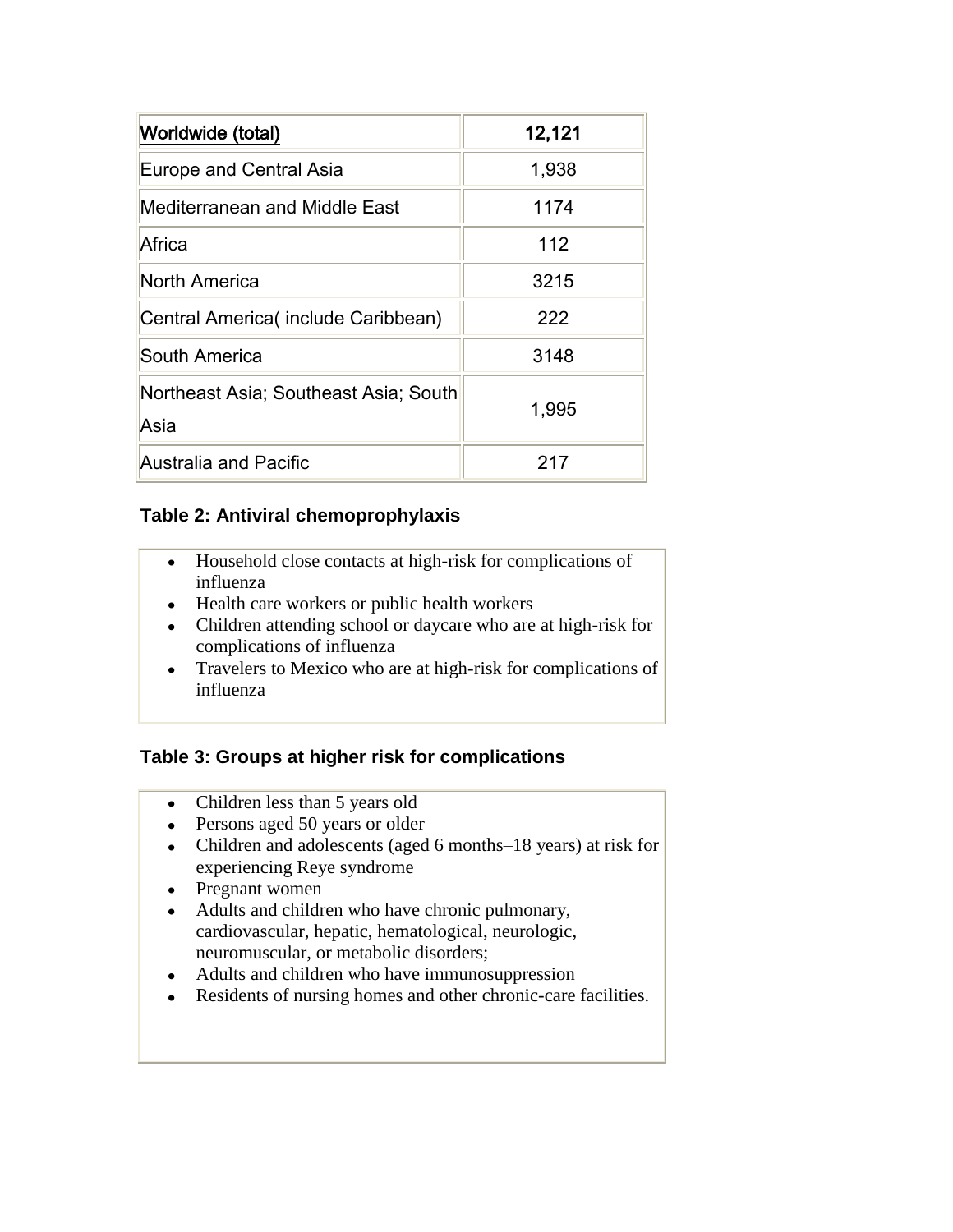### **Table 4: CDC recommended treatment of zanamivir and oseltamivir antiviral medications for the treatment and prevention of influenza in children 1-18 years-ol[d](http://snrs.org/publications/SOJNR_articles2/n)<sup>2</sup>**

| Antiviral agent |                                        | Age group (yrs)                                                   |                                                    |                                         |                                           |
|-----------------|----------------------------------------|-------------------------------------------------------------------|----------------------------------------------------|-----------------------------------------|-------------------------------------------|
|                 |                                        | $1 - 6$                                                           | $7 - 9$                                            | $10 - 12$                               | $13 - 18$                                 |
|                 |                                        |                                                                   | 10 mg $(2)$                                        | 10 mg $(2)$                             | 10 mg $(2)$                               |
|                 | Treatment, influenza<br>A and B        | N/A                                                               | inhalations)                                       | inhalations)                            | inhalations)                              |
|                 |                                        |                                                                   | twice daily                                        | twice daily                             | twice daily                               |
| Zanamivir       | Chemoprophylaxis,<br>influenza A and B | Ages 1-<br>4<br>N/A                                               | Ages 5-9<br>10 mg (2<br>inhalations)<br>once daily | 10 mg (2)<br>inhalations)<br>once daily | 10 mg $(2)$<br>inhalations)<br>once daily |
|                 |                                        | Dose                                                              |                                                    |                                         |                                           |
|                 | Treatment, influenza<br>A and B        | varies<br>by<br>child's<br>weight                                 | Dose varies Dose varies<br>by child's<br>weight    | by child's<br>weight                    | 75 mg twice<br>daily                      |
| Oseltamivir     |                                        | Dose                                                              |                                                    |                                         |                                           |
|                 | Chemoprophylaxis,<br>influenza A and B | varies<br>by<br>child's<br>weight                                 | Dose varies Dose varies<br>by child's<br>weight    | by child's<br>weight                    | 75 mg/day                                 |
|                 |                                        | Recommended duration for antiviral treatment is                   |                                                    |                                         |                                           |
| Duration of     | Treatment                              | 5 days.                                                           |                                                    |                                         |                                           |
| Treatment       | Chemoprophylaxis                       | Recommended duration is 10 days after the last<br>known exposure. |                                                    |                                         |                                           |

**Table 5: CDC recommended doses of oseltamivir antiviral medication for the treatment of H1N1 influenza for children less than 1 year of age[2](http://snrs.org/publications/SOJNR_articles2/n)**

| Recommended treatment dose for 5 days | Age |  |  |  |  |
|---------------------------------------|-----|--|--|--|--|
|---------------------------------------|-----|--|--|--|--|

<3 months 12 mg twice daily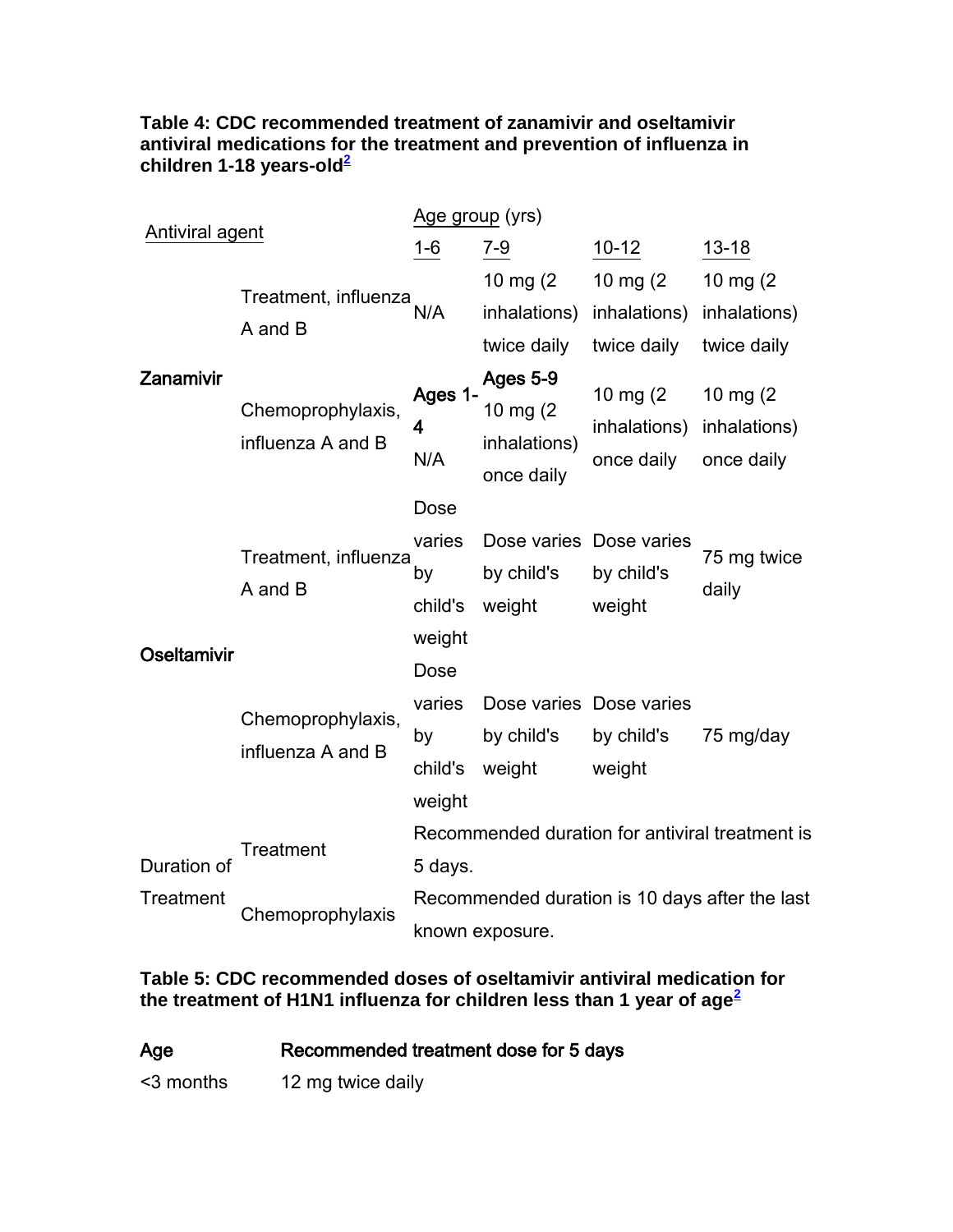| 3-5 months  | 20mg twice daily  |
|-------------|-------------------|
| 6-11 months | 25 mg twice daily |

**Table 6. CDC recommended doses of oseltamivir antiviral medication for the prevention of H1N1 influenza for children less than 1 year of age[2](http://snrs.org/publications/SOJNR_articles2/n)**

| Age | Recommended prophylaxis dose for 10 days |  |  |
|-----|------------------------------------------|--|--|
|     |                                          |  |  |

<3 months Not recommended unless situation judged critical

- 3-5 months 20mg once daily
- 6-11 months 25 mg once daily

# **Table 7. Swine-orgin influenza antiviral medication dosing recommendations**

**(Table extracted from [IDSA guidelines for seasonal influenza\)](http://www.journals.uchicago.edu/doi/full/10.1086/598513)**

| Agent, group                                      |               | Treatment                                                                         | Chemoprophylaxis                                                            |  |
|---------------------------------------------------|---------------|-----------------------------------------------------------------------------------|-----------------------------------------------------------------------------|--|
| Oseltamivir                                       |               |                                                                                   |                                                                             |  |
| <b>Adults</b>                                     |               | 75-mg capsule twice per<br>day for 5 days                                         | 75-mg capsule once per day                                                  |  |
| Children (age,<br>12 months or<br>older), weight: | 15 kg or less | 60 mg per day divided<br>into 2 doses                                             | 30 mg once per day                                                          |  |
|                                                   | 15-23 kg      | 90 mg per day divided<br>linto 2 doses                                            | 45 mg once per day                                                          |  |
|                                                   | $24 - 40$ kg  | 120 mg per day<br>divided into 2 doses                                            | 60 mg once per day                                                          |  |
|                                                   | >40 kg        | 150 mg per day<br>divided into 2 doses                                            | 75 mg once per day                                                          |  |
| Zanamivir                                         |               |                                                                                   |                                                                             |  |
| <b>Adults</b>                                     |               | Two 5-mg inhalations<br>$(10 \text{ mg total})$ twice per<br>day                  | Two $5$ -mg inhalations $(10 \text{ mg})$<br>total) once per day            |  |
| <b>Children</b>                                   |               | Two 5-mg inhalations<br>$(10 \text{ mg total})$ twice per<br>day (age, 7 years or | Two 5-mg inhalations $(10 \text{ mg})$<br>total) once per day (age, 5 years |  |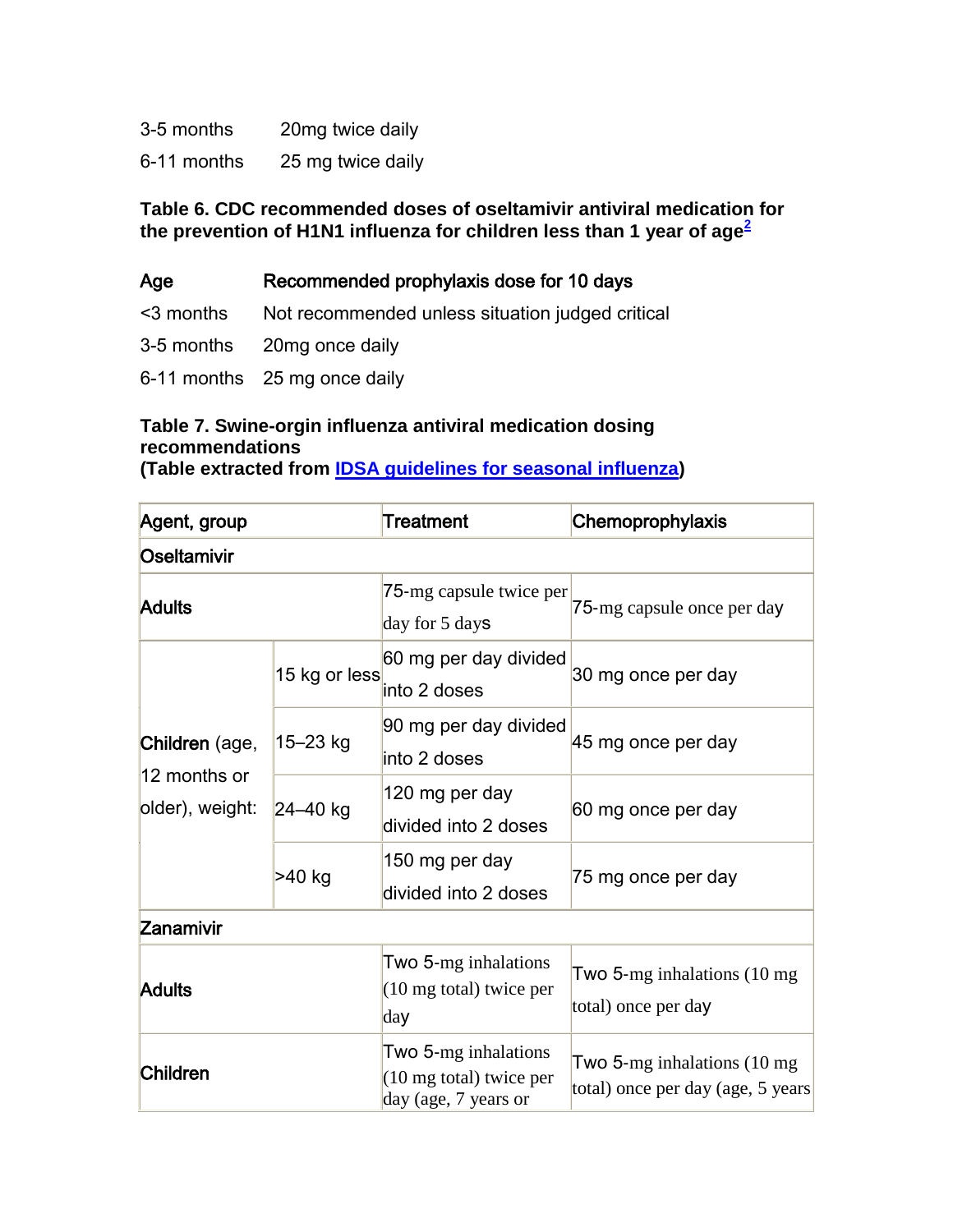|  |  | жнег<br>uuvi | or older |
|--|--|--------------|----------|
|--|--|--------------|----------|

### **Table 8: Using Facemasks or Respirators**

- Avoid close contact (less than about 6 feet away) with the sick person
- Wear a facemask.
- An N95 respirator should be used, this may be purchased at a pharmacy, building supply or hardware store.
- Avoid re-using disposable facemasks and N95 respirators if possible.
- If necessary to reuse it, it should be laundered with normal laundry detergent and tumbledried in a hot dryer.
- After taking off a facemask or N95 respirator, clean hands with soap and water or an alcohol-based hand sanitizer.

### \*\*\* More information on

### facemasks and respirators

### can be found at

[www.cdc.gov/swineflu](http://www.cdc.gov/swineflu) 

### **Table 9: Household Cleaning, Laundry, and Waste Disposal**

- Keep clean by wiping them down with a household disinfectant
- Linens, eating utensils, and dishes belonging to